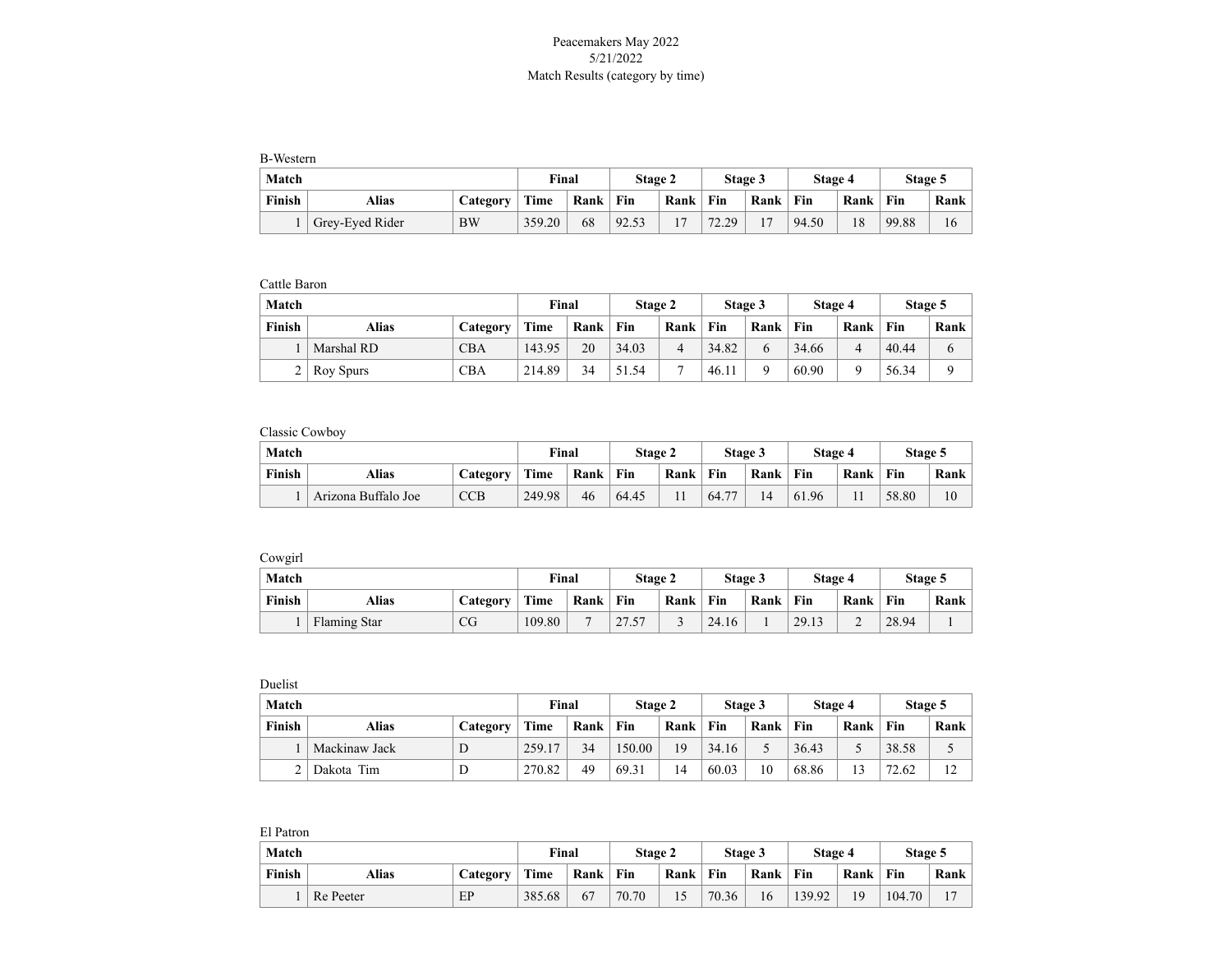Elder Statesman Duelist

| Match  |                         |            | Final  |      | Stage 2 |                               | Stage 3 |      | Stage 4 |      | Stage 5 |      |
|--------|-------------------------|------------|--------|------|---------|-------------------------------|---------|------|---------|------|---------|------|
| Finish | Alias                   | Category   | Time   | Rank | Fin     | Rank                          | Fin     | Rank | Fin     | Rank | Fin     | Rank |
|        | <b>Comstock Charley</b> | <b>ESD</b> | 116.04 | 10   | 25.65   | $\overline{\phantom{0}}$<br>∼ | 27.05   | ∼    | 31.82   |      | 31.52   |      |

Forty-Niner

| Match  |                |          | Final  |                | Stage 2 |      | Stage 3 |      | Stage 4 |                   | Stage 5 |      |
|--------|----------------|----------|--------|----------------|---------|------|---------|------|---------|-------------------|---------|------|
| Finish | Alias          | Categorv | Time   | Rank           | Fin     | Rank | Fin     | Rank | Fin     | Rank              | Fin     | Rank |
|        | Long Fingers   | 49       | 111.61 | $\overline{ }$ | 23.74   |      | 28.59   |      | 28.66   |                   | 30.62   | ∸    |
|        | Lunar Tic Pete | 49       | 276.47 | 52             | 69.18   | 13   | 63.21   | 13   | 68.36   | $\bigcirc$<br>- ⊥ | 75.72   | 14   |

## Gunfighter

| Match  |                        |          | Final  |      | Stage 2 |      |       | Stage 3 | Stage 4 |      | Stage 5 |                |
|--------|------------------------|----------|--------|------|---------|------|-------|---------|---------|------|---------|----------------|
| Finish | Alias                  | Categorv | Time   | Rank | Fin     | Rank | Fin   | Rank    | Fin     | Rank | Fin     | Rank           |
|        | Sheriff Boo Boo Bottom | GF       | 196.67 | 31   | 52.00   |      | 43.18 |         | 52.61   |      | 48.88   | $\overline{ }$ |

Junior Boy

| Match  |                   |          | Final  |      | Stage 2 |                        |       | Stage 3 | Stage 4 |      | Stage 5 |      |
|--------|-------------------|----------|--------|------|---------|------------------------|-------|---------|---------|------|---------|------|
| Finish | Alias             | Category | Time   | Rank | Fin     | Rank                   | Fin   | Rank    | Fin     | Rank | Fin     | Rank |
|        | Handsome<br>Henry | JB       | 256.90 | 48   | 68.98   | 1 <sub>2</sub><br>- 12 | 73.41 | 18      | 61.47   |      | 53.04   | 8    |

Lady 22

| Match  |                   |          | Final  |      | Stage 2 |      | Stage 3 |      | Stage 4 |      | Stage 5 |      |
|--------|-------------------|----------|--------|------|---------|------|---------|------|---------|------|---------|------|
| Finish | Alias             | Category | Time   | Rank | Fin     | Rank | Fin     | Rank | Fin     | Rank | Fin     | Rank |
|        | Missouri Sunshine | T<br>⊥∠  | 299.03 | 62   | 70.73   | 16   | 68.33   |      | 78.83   | 16   | 81.14   |      |

## Lady Forty-Niner

| Match  |                |            | Final  |      | Stage 2 |      |       | Stage 3 | Stage 4 |      | Stage 5 |      |
|--------|----------------|------------|--------|------|---------|------|-------|---------|---------|------|---------|------|
| Finish | Alias          | Category   | Time   | Rank | ` Fin   | Rank | Fin   | Rank    | Fin     | Rank | Fin     | Rank |
|        | Galva Girl     | <b>LFN</b> | 260.70 | 46   | 63.63   | 10   | 62.21 |         | 71.18   | 14   | 63.68   |      |
|        | Celes Teal Ray | LFN        | 307.33 | 58   | 97.50   | 18   | 62.63 | 12      | 72.90   |      | 74.30   |      |